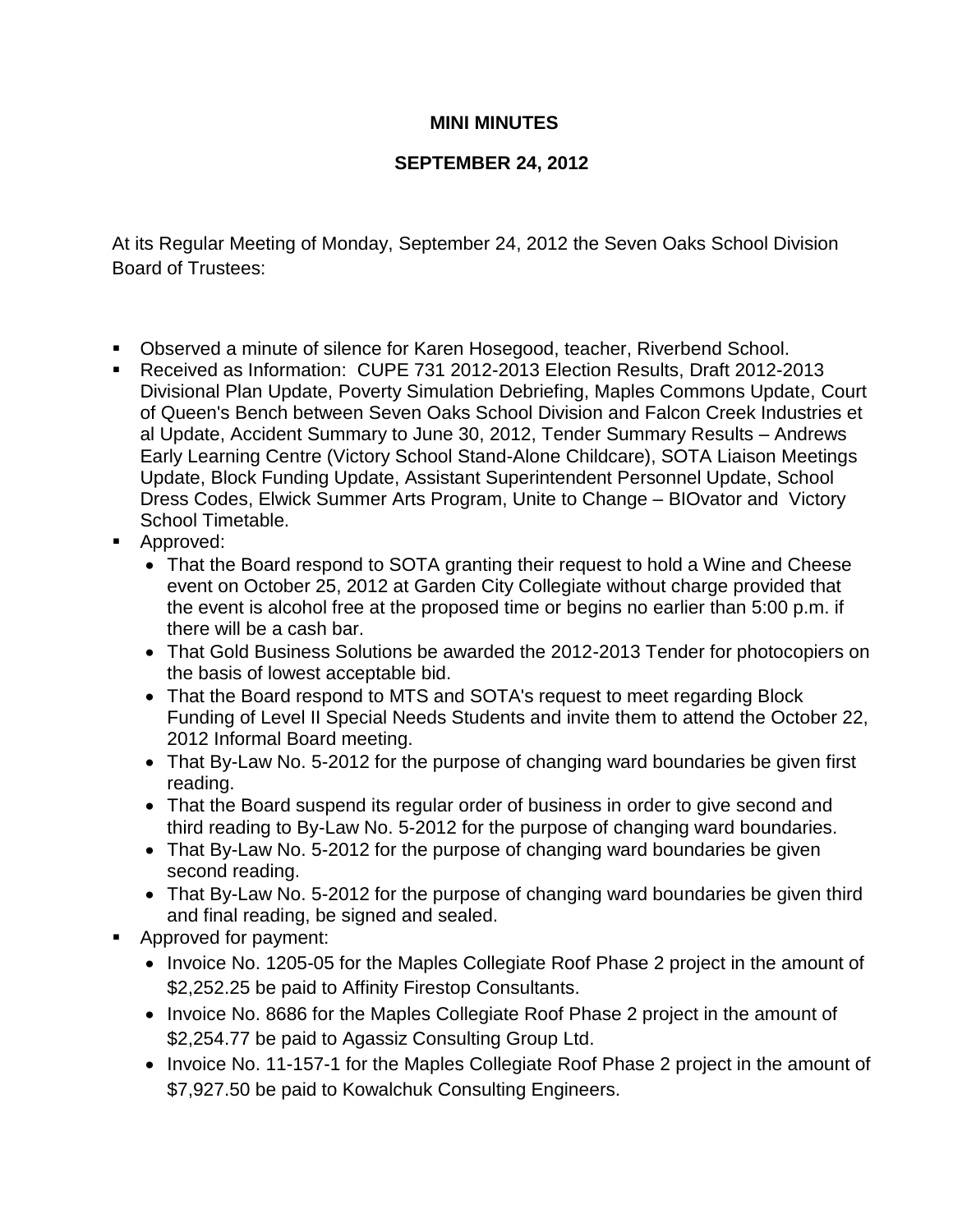- Invoice No. 11-157-2 for the Maples Collegiate Roof Phase 2 project in the amount of \$102.40 be paid to Kowalchuk Consulting Engineers.
- Certificate of Payment No. 1 for the Maples Collegiate Roof Phase 2 project in the amount of \$293,317.50 be paid to Master Roofing Ltd.
- Statutory Holdback on Certificate of Payment No. 1 for the Maples Collegiate Roof Phase 2 project in the amount of \$22,650.00 be paid to the SOSD/Master Roof 447 Maples Roof Phase 2 account.
- Certificate of Payment No. 2 for the Maples Collegiate Roof Phase 2 project in the amount of \$146,658.75 be paid to Master Roofing Ltd.
- Statutory Holdback on Certificate of Payment No. 2 for the Maples Collegiate Roof Phase 2 project in the amount of \$11,325.00 be paid to the SOSD/Master Roof 447 Maples Roof Phase 2 account.
- Certificate of Payment No. 1 for the Garden City Collegiate Science Lab project in the amount of \$68,912.90 be paid to Mayer's Contract Interior Ltd.
- Statutory Holdback on Certificate of Payment No. 1 for the Garden City Collegiate Science Lab project in the amount of \$5,321.46 be paid to the SOSD/Mayer's Contract 446 GCCI Science Lab account.
- Invoice No. 3919 for the new Amber Trails School project in the amount of \$260,507.58 be paid to Prairie Architects Inc.
- Invoice No. 392700 for the Portable Classrooms FY12 project in the amount of \$3,826.20 be paid to Stantec Consulting.
- Conference Report: Adair Warren, Principal, Met School: MET School Bing Bang Conference, August 7 to 10, 2012 - Providence, Rhode Island.
- **Correspondence received from:** 
	- R. Appelmans, Secretary-Treasurer, Winnipeg School Division: Rita Hildahl, Chair and Mark Wasyliw, Vice-Chair for the 2012-2013 school year.
	- Robert Rivard, President, Manitoba School Boards Association: Letter to MASBO regarding MSBA Pension Plan Contribution Rates.
	- Robert Rivard, President, Manitoba School Boards Association Congratulatory letter to Brian Pallister, MLA Fort Whyte, new role as Leader of the Progressive Conservative Party in Manitoba.
	- Evergreen School Division: Robert Arnason, Chair and Ruth Ann Furgala, Vice-Chair for the 2012-2013 school year.
	- MSBA Executive Highlights-September 4, 2012.
	- MSBA 2012-2013 Calendar of Events.
	- Disability is Natural Workshop: September 28, 2012, Viscount Gort Hotel.
	- St. James Assiniboia School Division New Release: Bruce Chegus, re-elected Chair and Craig McGregor, re-elected Vice-Chair for the 2012-2013 school year.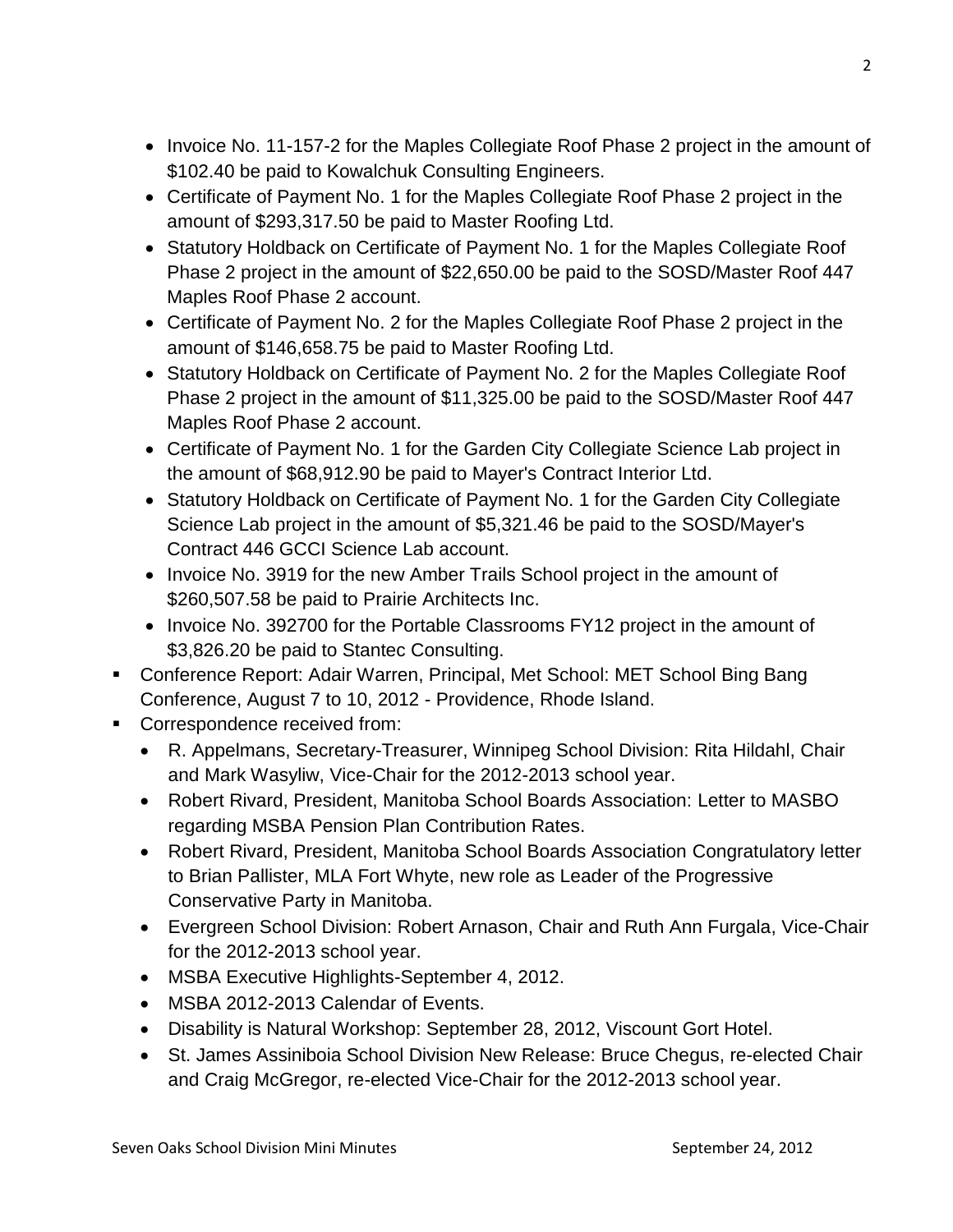- St. James Assiniboia School Division News Release: Bruce Chegus awarded Queen Elizabeth II Diamond Jubilee Medal.
- Manitoba Education Attendance Reporting Process.
- Brian O'Leary, Superintendent, Seven Oaks School Division: Request to Public Schools' Finance Board to receive approval of the new school in Amber Trails to accommodate an opening day enrolment of 800 students.
- Hanover School Division: Ad for Assistant Superintendent of Schools.
- MSBA Conflict Resolution Workshop November 28, 2012.
- MB ED: Teaching Social Justice and Human Rights Workshop.
- St. James Assiniboia School Division Workshops: School Refusal Behaviour in Children and Adolescents: Characteristics, Assessment and Treatment, Enriching Curriculum for All Students: Developing A School Wide Enrichment Model.
- ASCD Manitoba Workshops.
- Manitoba Education School Programs Division: Youth Health Survey (YHS) 2012 Grade 7 to 12.
- Dwight MacAulay, Chief of Protocol, Government of Manitoba: 2012 marks the Diamond Jubilee of Her Majesty The Queen.
- West Kildonan Collegiate: Wolverines Boys' hockey team traveling to Montreal to take part in the Canadian Hockey Enterprises 2012-2013 International Youth Tournament, November 30 to December 2, 2012.
- Pembina Trails School Division: David Johnson, Chair and Tim Johnson, Vice-Chair for the 2012-2013 school year.
- River East Transcona School Division: Robert Fraser, Chair and Wayne Ritcher, Vice-Chair for the 2012-2013 school year.
- Rick Dedi, Executive Director, The Public Schools Finance Board: Maples Collegiate - Approval to Proceed with Self-Funded-Project.
- Paul Birston, Manager of Architectural Services, The Public Schools Finance Board: Constable Edward Finney School - Roof Replacement.
- Paul Birston, Manager of Architectural Services, The Public Schools Finance Board: Maples Collegiate Institute - Roof Replacement Phase 1.
- Paul Birston, Manager of Architectural Services, The Public Schools Finance Board: Maples Collegiate Institute - Roof Replacement Phase 2.
- Labour Relations, Manitoba School Boards Association: September 2012 Update CPI, Unemployment Rate, Regional Trends.
- Office of the Fire Commissioner: New regulatory requirements respecting elevating devices for persons with disabilities (EDPPDs).
- Nancy Allan, Minister of Education: Maples Collegiate recipient of Manitoba Scientists in the Classroom Grant.